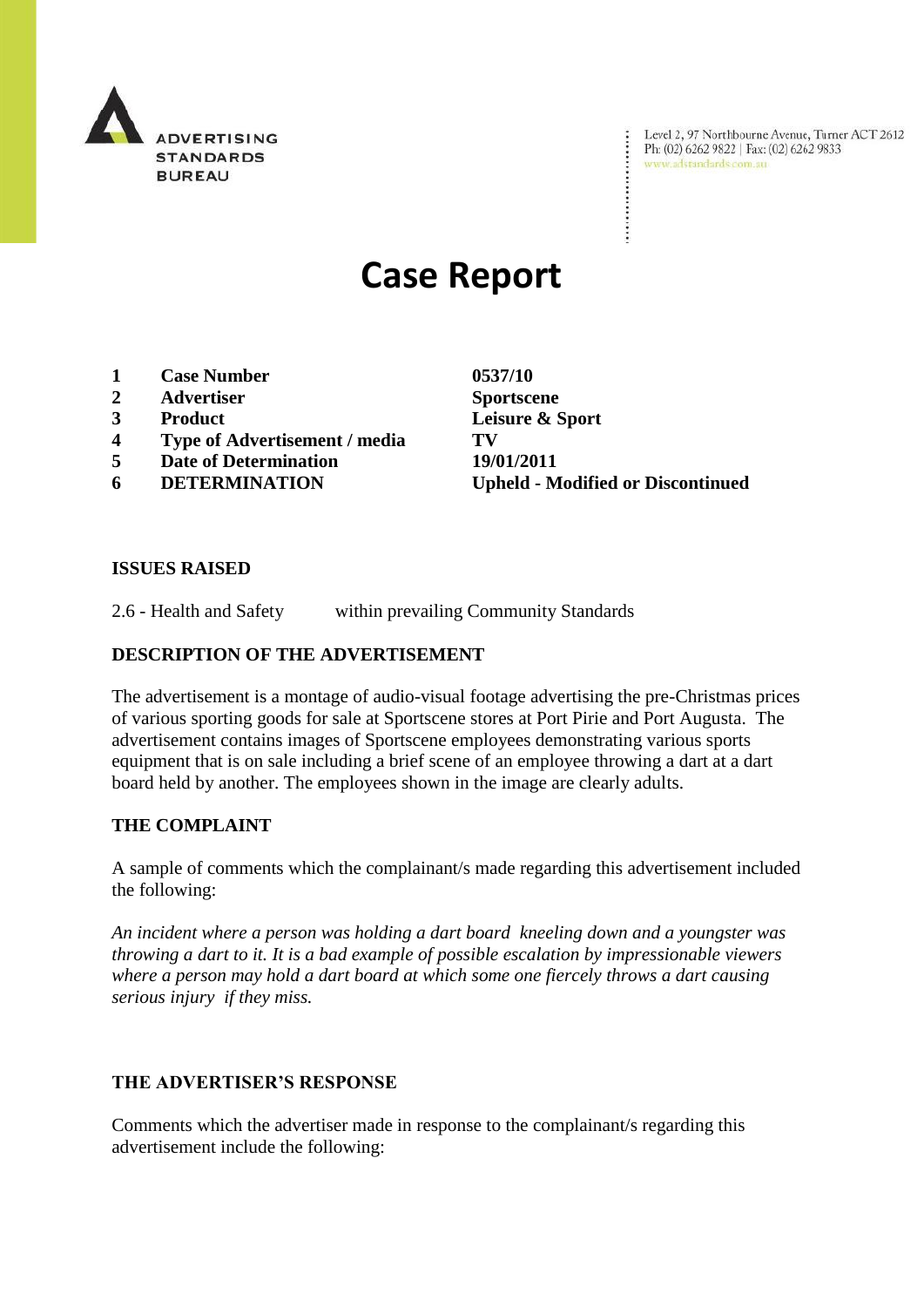*The Advertisement was broadcast on Southern Cross Television, Southern Cross Ten and Nine, call signs GTS, SGS and GDS (collectively, Television Station).* 

*The Television Station is owned and operated by Spencer Gulf Telecasters Pty Ltd, a subsidiary of Southern Cross Media Australia Pty Ltd. The Television Station produced the Advertisement for Sportscene. At Sportscene's request, we are providing this response on its behalf.*

*Background – Sportscene and the Advertisement:*

*The Sportscene Stores are sports warehouses which sell a broad range of surf and sportswear, health and fitness and general sports goods at discounted prices.* 

*The 30 second Advertisement contains a fast-moving montage of audio-visual footage informing prospective customers of the pre-Christmas prices of various sporting goods for sale at the Sportscene Stores. Most of the Advertisement is filmed in the Sportscene Stores, and uses employees of the Sportscene Stores as talent.*

*The Advertisement was broadcast in various timeslots on the Television Station between 30 November 2010 and 4 December 2010 (inclusive). The Advertisement is no longer on air. As the Advertisement was given a "G" rating by the Television Station, the Television Station did not deem it necessary to refer the Advertisement to CAD for classification.*

*No advertising agency or media buyer was involved in the production and broadcast of the Advertisement.*

*The Complaint:*

*The Complaint refers to a scene in the Advertisement in which an employee of a Sportscene Store throws a dart at a dartboard held by another employee. The complainant has expressed concern that the scene sets a bad example for impressionable viewers "where a person may hold a dart board at which someone fiercely throws a dart causing serious injury if they miss".*

*Your letter states that the Complaint raises issues under section 2 of the Australian Association of National Advertisers Code of Ethics (Code). In particular, section 2.6 of the Code is cited.* 

*Our Response:*

*We are sorry to hear that the Advertisement caused concern. The Television Station takes its responsibilities to comply with laws, regulations and codes, including the Code, seriously. Our client also treats its obligations to comply with advertising standards seriously. This is the first complaint our client has received about its advertising.* 

*We have carefully reviewed the Advertisement in light of the contention set out in the Complaint. For the reasons set out below, we are of the firm view that the Advertisement complies with the Code and that the Complaint should not be upheld.*

*Section 2.6 of the Code provides that advertising or marketing communications shall not depict material contrary to prevailing community standards on health and safety.*

*With respect to the complainant, we do not agree that the image in the Advertisement of someone throwing a dart at a dart board held by another person, in the context in which it was shown in the Advertisement, is material contrary to community standards of health and safety.*

*The Advertisement features employees of the Sportscene Stores having fun playing with various sports equipment inside one of the stores. The tone of the Advertisement is fast-paced light-hearted humour. The intent of this tone is to convey the craziness of the low prices available for the products advertised.*

*The Advertisement also includes images of employees playing basketball, running on a treadmill, playing pool, using a home gym weight machine and punching a punching bag –*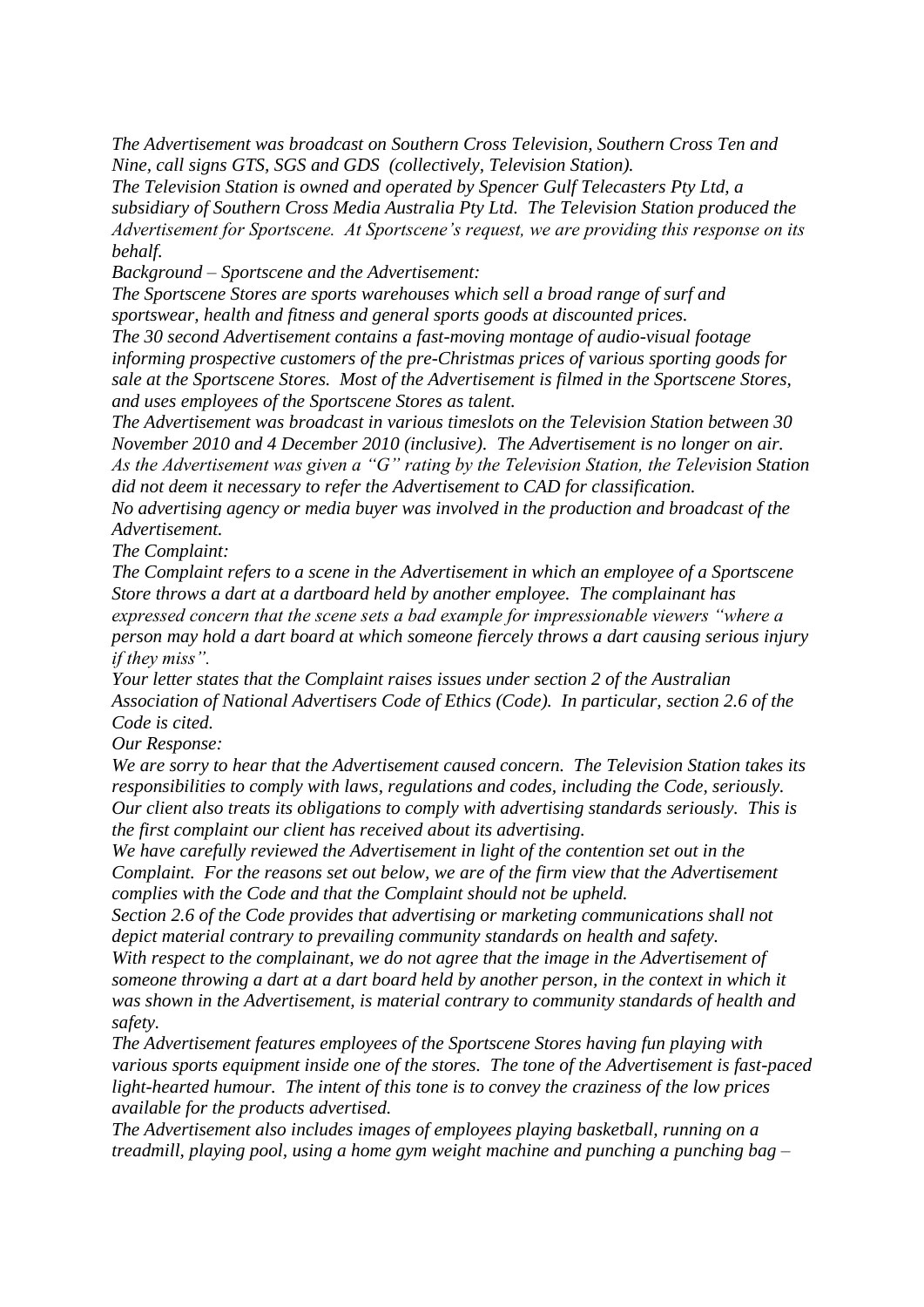*all inside a Sportscene Store. It is clear from the Advertisement that this is not the usual way in which to use the equipment advertised.*

*The image of the employee throwing a dart at a dart board held by another must be seen in the context of the Advertisement as a whole. That is, as simply demonstrating the sports equipment being advertised in a fun and slightly unreal manner. The scene is very brief, and occupies less than two seconds of screen time. The employees shown in the image are clearly adults, not children. Contrary to the complainant's insinuation, the employee who throws the dart does not do so "fiercely", but does so in a slow, controlled manner. The employee does not throw the dart with any hint of malice or violence; nor does he aim the dart at the employee holding the dart board. The dart is clearly aimed at the dart board. Also contrary to the complainant's assertion, the employee holding the dart board is standing, not kneeling. He holds the dart board to his side, not directly in front of him. This further minimises any likelihood that the dart might cause serious injury to the employee holding the board if the dart misses the board.*

*The relevant image is brief and harmless. Shown in the slightly unreal context of employees playing with various sports equipment in store, it is not a depiction of material that is contrary to prevailing community standards on health and safety. The Advertisement does not suggest that the public emulate the employees by playing darts in that way, and we respectfully suggest that the Advertisement would not encourage an adult or child to play darts other than in the usual manner (in the same way that the Advertisement would not encourage anyone to play basketball in store). Further, darts is an adult game, and is not marketed to children. Therefore, it is unlikely that "impressionable" viewers would be influenced by the image to play darts in an irresponsible way (as presumably, for health and safety reasons, children should not have unsupervised access to darts sets in the first place). The Advertisement is not targeted at children, and was not aired in children's timeslots. None of the products advertised in the Advertisement (with the exception of a trampoline) are products of principal appeal to children. As the products advertised generally do not come within the scope of either the AANA Code of Advertising to Children or the AANA Food or Beverages Marketing Communications Code, these Codes do not apply to the Advertisement. We do not believe that the Advertisement raises any other issues under section 2 of the Code. Thank you for providing us with an opportunity to submit a response to the Complaint. We hope you find this response satisfactory. Please contact me if you would like further information about the Advertisement.* 

#### **THE DETERMINATION**

The Advertising Standards Board ("Board") considered whether this advertisement breaches section 2 of the Advertiser Code of Ethics (the "Code").

The Board noted the complainant's concern that the advertisement shows an unsafe practice.

The Board reviewed the advertisement and noted the advertiser's response.

The Board considered whether the advertisement was in breach of section 2.6 of the Code. Section 2.6 of the Code states: "Advertising or Marketing Communications shall not depict material contrary to Prevailing Community Standards on health and safety".